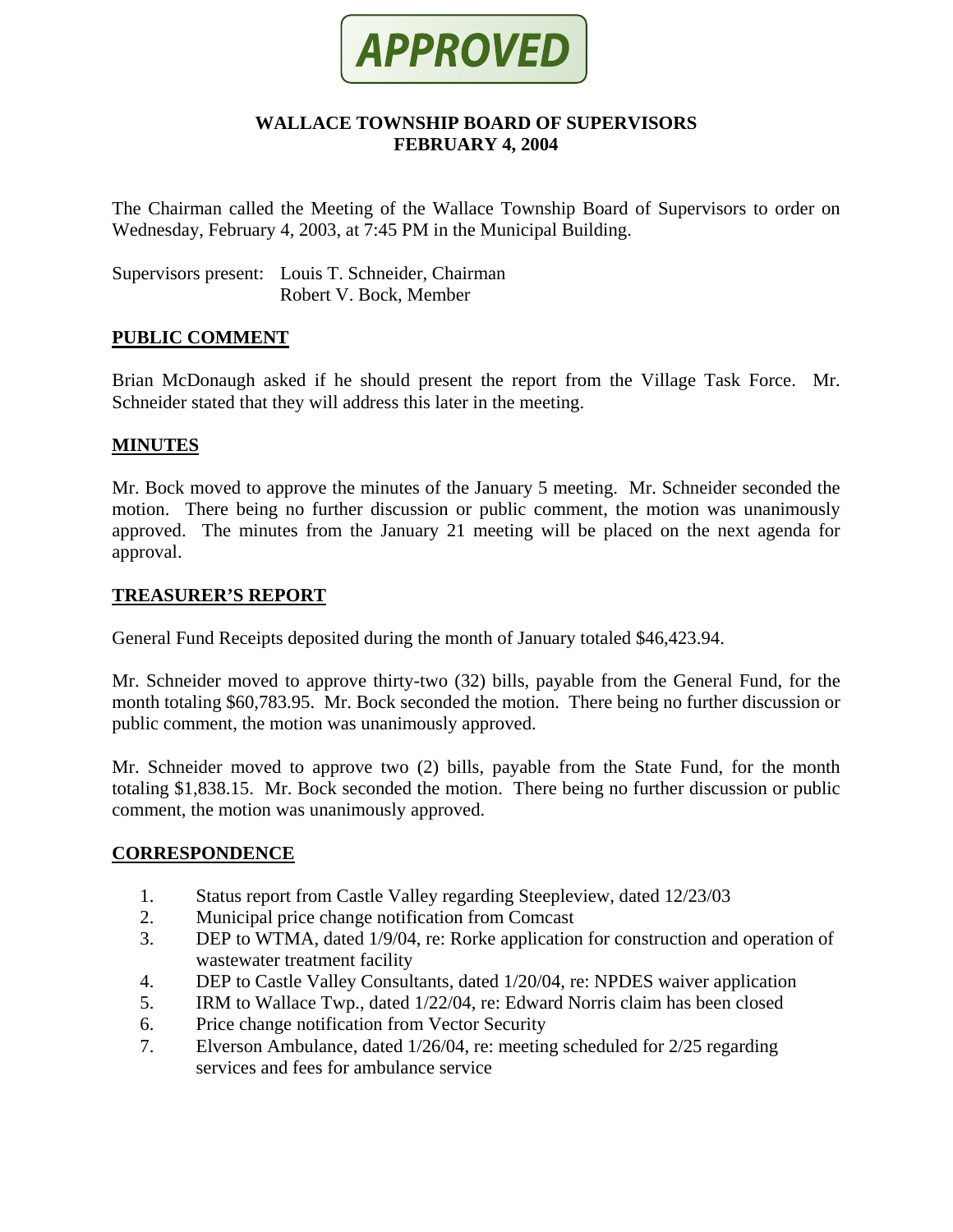- 8. Riley Riper, to Twp. Secretary, dated 1/27/04, re: submission of sketch plan for the Wheeler tract
- 9. Sharon Beck to Park and Rec. Board, dated 1/28/04, re: clearing of snow from basketball courts – Park Board response also attached
- 10. DEP to Evans Mills, dated 1/29/04, re: application for planning modules for the Popiov property
- 11. DEP to Sunoco, Inc., dated 1/30/04, re: Peter J. Camiel service station
- 12. Tim Wloczewski to Vernon May, dated 1/30/04, re: Notice of Violation for accessory structure
- 13. Tim Wloczewski to Randall Murphy, dated 1/31/04, re: Notice of Violation for keeping of livestock

# **ZONING REPORT**

Tim Wloczewski reported that two (2) new building permits were approved last month as follows:

 #04-01 - 1570 Little Conestoga Road (Shed) #04-02 – 111 Mapleflower Road (Basement Renovations)

All concrete pouring has been stopped due to the weather. Once the temperature rises, pouring will resume.

A "Notice of Violation" was sent to Vernon May, property owner of 31 Granite Hill Lane, in regards to an unauthorized pole barn in the rear yard. Mr. May will be required to submit a building permit application within thirty (30) days of the date of the letter.

A "notice of Violation" was sent to Randal Murphy, property owner of 61 Mapleflower Road, in regards to chickens running loose, as well as the storage of several trash cans along the road right-of-way. Mr. Murphy will be required to comply with all township ordinances within thirty (30) days of the date of the letter.

Mr. Wloczewski reported that the UCC (Statewide Building Code) will take effect on April 9<sup>th</sup>. This would not be a major transition for the township since the township has already been enforcing the International Building Codes since 1999.

# **POLICE REPORT**

Chief Kocsi reported that for the month of January the activity report is as follows: 69 investigations; 48 traffic citations; 16 traffic warnings; 6 traffic accidents; 1 criminal arrests and 2 summary arrests.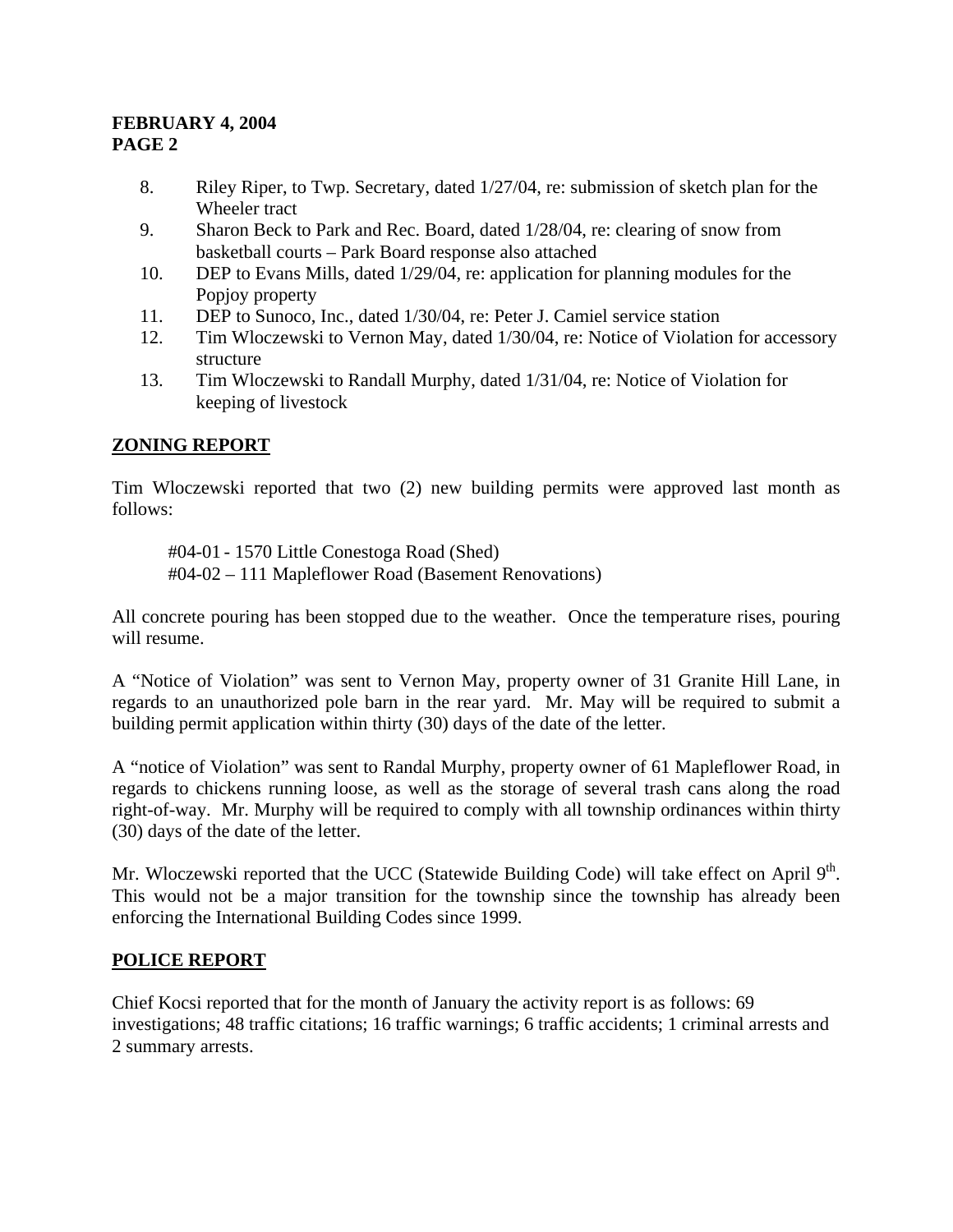Denise Knoke and Joseph Glasgow have been selected as the two new officers for the police department. Denise has begun her field training and Joseph is schedule to begin on March  $1<sup>st</sup>$ . Both officers will be sworn in at the East Brandywine Supervisors meeting on Wednesday, February  $18<sup>th</sup>$ .

The Brandywine Regional Police have been awarded two grants. The first is a \$5,000 block grant for the purchasing of new equipment for the regional accident reconstruction team and the second is a \$7,000 Chester County of Emergency Services Grant to purchase two new AED units. Mr. Bock asked if the grants were matching or full grants. Chief Kocsi stated they were both full grants. **NOTE: Per email from Chief Kosci, see attached, minutes have been revised.**

# **HISTORICAL COMMISSION**

Isabelle Blank reported that the Commission walked the Bernard property and it was noted that there is a historical house on the township line. Approximately ¼ lies in Wallace. A property search was done in 1979 and there is some historic significance. The owners of the house do not want anyone to look at the property so the applicant has agreed to do some research through courthouse records.

The Historical Commission has been invited to participate in the Town Village Walks this year. The walk is currently scheduled for August  $19<sup>th</sup>$ . The Commission will be working on which house in the district to highlight for the tour.

## **PARK BOARD**

Rob Bebee reported that the GEYA has requested use of the Indiantown Fields for the spring soccer and baseball season. The Board has approved their request. Jill Givler has been appointed treasure for DARC. The Park Board would like to be notified of meetings regarding Alice Park so they can have a member attend. The park survey is now available on-line and will be distributed in the newsletter.

## **PLANNING COMMISSION**

Steve Minissale reported that the Planning Commission held a work session to discuss minor subdivisions and fence setbacks. Both of these are almost complete and the Commission expects to take action at their next meeting and will then submit to the Board of Supervisors for approval.

## **VILLAGE TASK FORCE**

Bryan McDonaugh reported that the Jane Davidson will be supplying the task force with guidelines to follow for the district. They will be contacting Harrisburg in May to complete an inspection of the village to determine if any more house could be added to the historic registrar.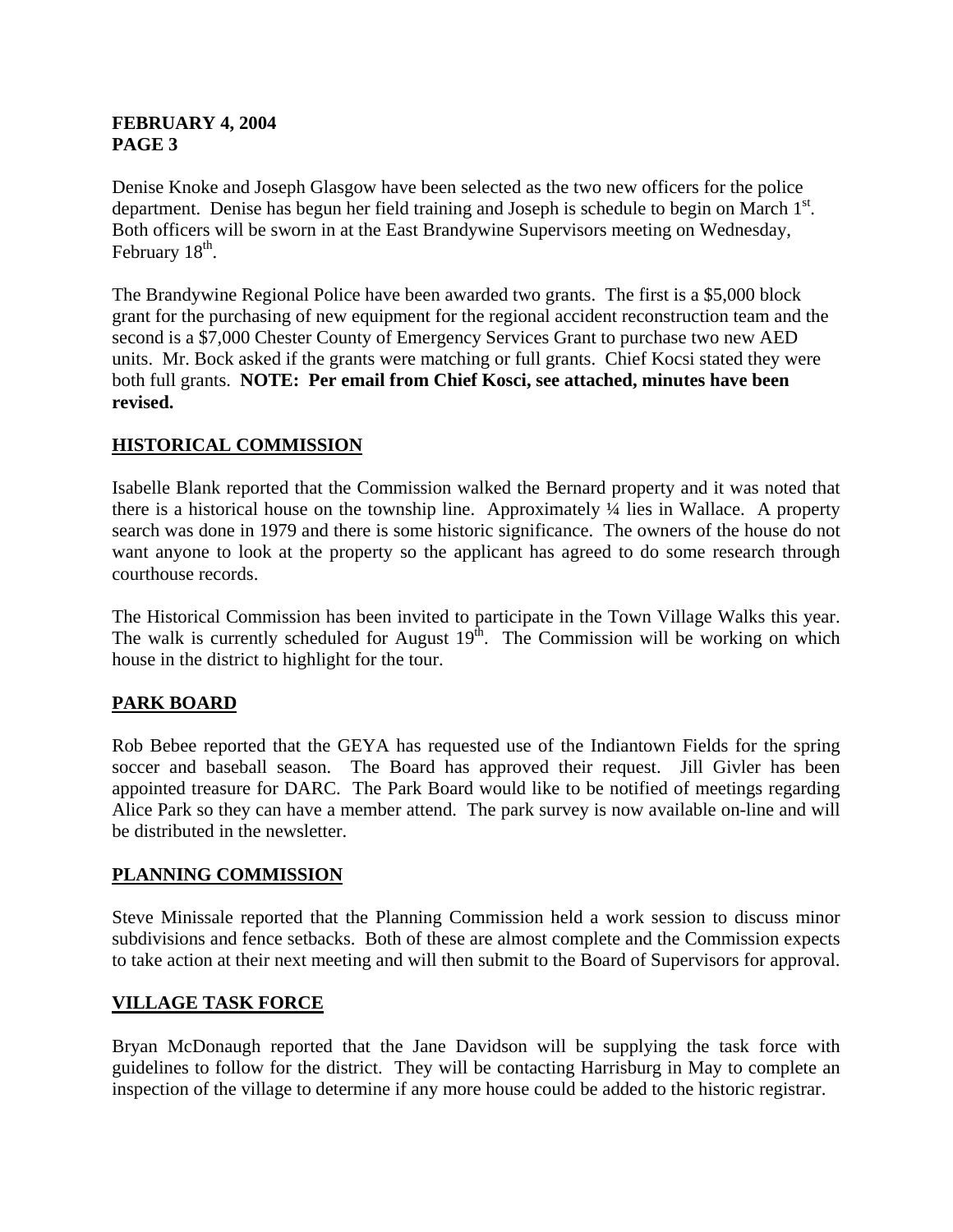The last time a review of the district was completed was in 1988. The task force feels that the district should grow in size and that Harrisburg will make that determination and will redraw boundary lines if necessary.

### **SUBDIVISIONS**

None.

### **OLD BUSINESS**

Craig Kologie was present to discuss the NPDES Phase II education process. He stated that the township had applied for a waiver but were denied due to a high quality watershed. Mr. Kologie has reviewed contract that were provided by Brandywine Valley Associates (BVA) for the first phase of the educational process required by DEP. He has determined that what BVA is offering is not worth the cost. He feels that the work can be completed in house at a much lower rate. Notification to township residents will be sent in the Wallace newsletter and posters will be posted at the township building and post office. Additional information will be available at the township building.

Discussion regarding the open space referendum will be placed in the agenda for the next meeting.

Discussion regarding the open space easement for  $\frac{1}{2}$  of Alice Park will be placed on the agenda for the next meeting.

## **NEW BUSINESS**

A sketch plan has been received for the Wheeler tract located on Creek Road. This sketch plan will be forwarded to the Planning Commission for their review.

Omnipoint has submitted an application for the installation of a 198-foot cell tower located in Upper Uwchlan. This application will be heard before the Zoning Hearing Board on February  $25<sup>th</sup>$ . Mr. Schneider moved to have the Wallace Township Solicitor appeal to the Upper Uwchlan Zoning Hearing Board on behalf of Wallace to oppose the application of Omnipoint for the construction of a cell tower. Mr. Bock seconded the motion. There being no further discussion or public comment, the motion was unanimously approved.

A request was made from Nancy Bean to utilize the township building for Theory Workshops. The Board of Supervisors have asked that Ms. Bean be notified that she can utilize the old schoolhouse for that purpose.